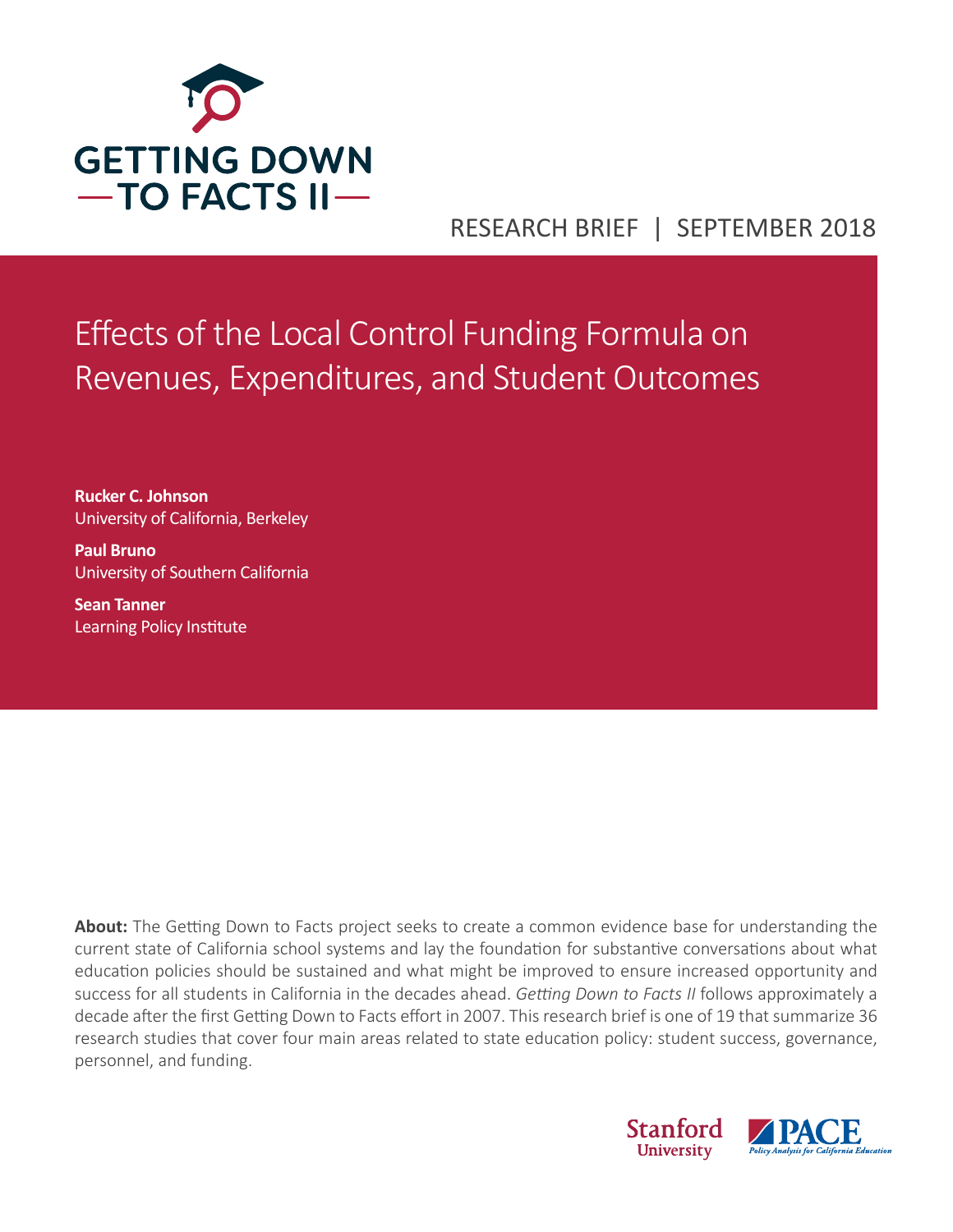This brief summarizes two *Getting Down to Facts II* technical reports that examine changes in revenues, expenditures, and student outcomes that have occurred since the adoption of California's Local Control Funding Formula (LCFF):

Money and Freedom: The Impact of California's School Finance Reform on Academic Achievement and the Composition of District Spending Rucker C. Johnson and Sean Tanner, September 2018.

District Dollars 2: California School District Finances, 2004-05 Through 2016-17 Paul Bruno, September 2018.

These and all GDTFII studies can be found at [www.gettingdowntofacts.com.](http://www.gettingdowntofacts.com)

## **Introduction**

California's Local Control Funding Formula (LCFF), signed into law in 2013, represents a substantial investment in school districts serving disadvantaged students and a modest relaxation of restrictions on district expenditures.

The policy came at a time when the state was able to increase K-12 funding, thereby restoring cuts made a few years earlier. Through the LCFF, the state distributed a large portion of those increased funds based on the proportion of disadvantaged students in each school district—those who qualify for free or reduced-price meals, have limited English proficiency, or are in foster care. Moreover, the state relinquished many of the restrictions on how districts could spend their revenues, creating more flexibility for districts.

This brief summarizes two analyses of school district funding and expenditures under the LCFF.

- Paul Bruno's analysis looks at school finance patterns since 2004-05, providing a reminder that the new policy—and the additional state funding it provided—was laid on top of existing patterns of revenue distribution from federal, local property tax, and other local sources, and followed a period of dramatic school funding cuts because of the Great Recession.
- Rucker C. Johnson and Sean Tanner document the more recent changes in district expenditures and flexibility under the LCFF and tie those to improvements in student outcomes that have occurred since the policy was enacted.

#### **KEY FINDINGS**

- Per-pupil revenues have increased since 2013-14, particularly for districts with predominantly low-income students.
- The data provide initial evidence that money targeted to districts with the greatest student needs has led to improvements in student outcomes.
- Expenditure increases largely went toward teachers, pensions, and special education.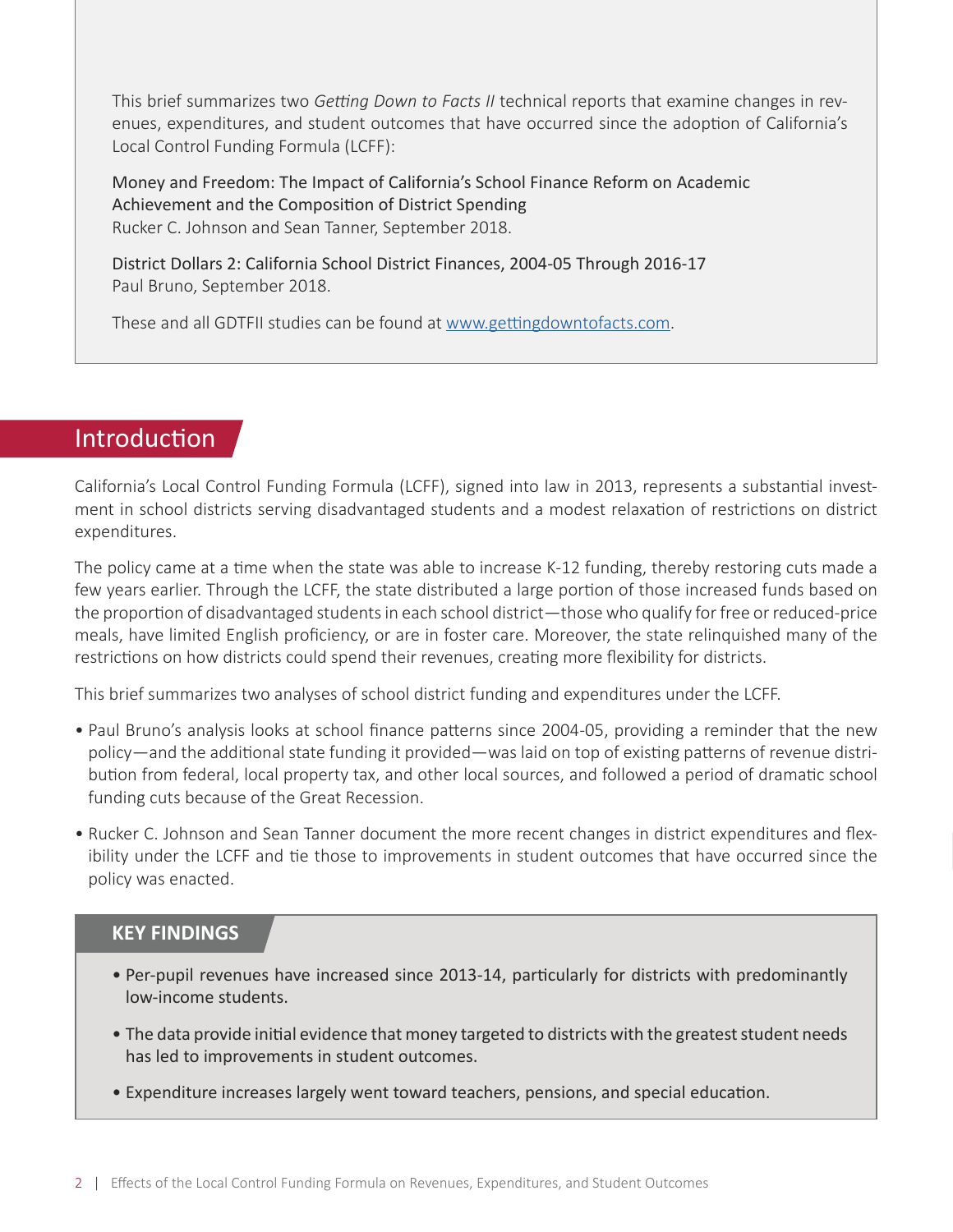#### THE BASIC WORKINGS OF THE LOCAL CONTROL FUNDING FORMULA

California's LCFF funding system, which first took effect in the 2013-14 school year, replaced a long-standing system based on revenue limits. Revenue limits, calculated for each district, were based on historical formulas and were funded through a combination of local property taxes and state money.

Districts also received categorical programs that, at their peak, represented about 20% of the funds allocated by the state.

The LCFF replaced this prior system. The three core components of the LCFF include:

- 1. base grants, which are funded at different amounts based on students' grade levels;
- 2. supplemental grants that provide extra funds for each student identified as low-income, an English learner, or a foster youth, based on an unduplicated count; and
- 3. concentration grants that provide additional funds based on a district-level concentration of unduplicated pupils that is more than 55%.

(Unduplicated means that a student with more than one disadvantage, such as a low-income English learner, is counted only once.)

Roughly 10% of state funding is outside the LCFF in the form of special education, home-to-school transportation, targeted instructional improvement block grants, and school meals.

About 100 districts with high property tax income, called Basic Aid districts, receive local property tax revenue per pupil in excess of LCFF targets and receive no extra state funds as part of the LCFF formula. They are able to retain their local tax revenue that is above their LCFF targets.

Districts also receive federal funds, generally tied to student needs, and some local miscellaneous revenues in amounts that vary widely by district.

## Summary of Key Findings

## Per-pupil revenues have increased since 2013-14, particularly for districts with predominantly low-income students

The Great Recession and the subsequent recovery affected district resources. Figure 1 plots per-pupil revenues from 2004-05 to 2016-17, showing a drop in revenues after 2006 and then an increase after 2013. Total student resources were higher in inflation-adjusted dollars, based on average daily attendance, in the 2016-17 school year than in any previous year for which data are available.

Figure 1 also shows how funding *sources* changed during this time period. Since the passage of the LCFF, districts have seen increases in the total state financial commitment and a shift in that funding away from categorical aid (Other State Revenue in Figure 1) and toward more flexible LCFF revenues, which are unrestricted.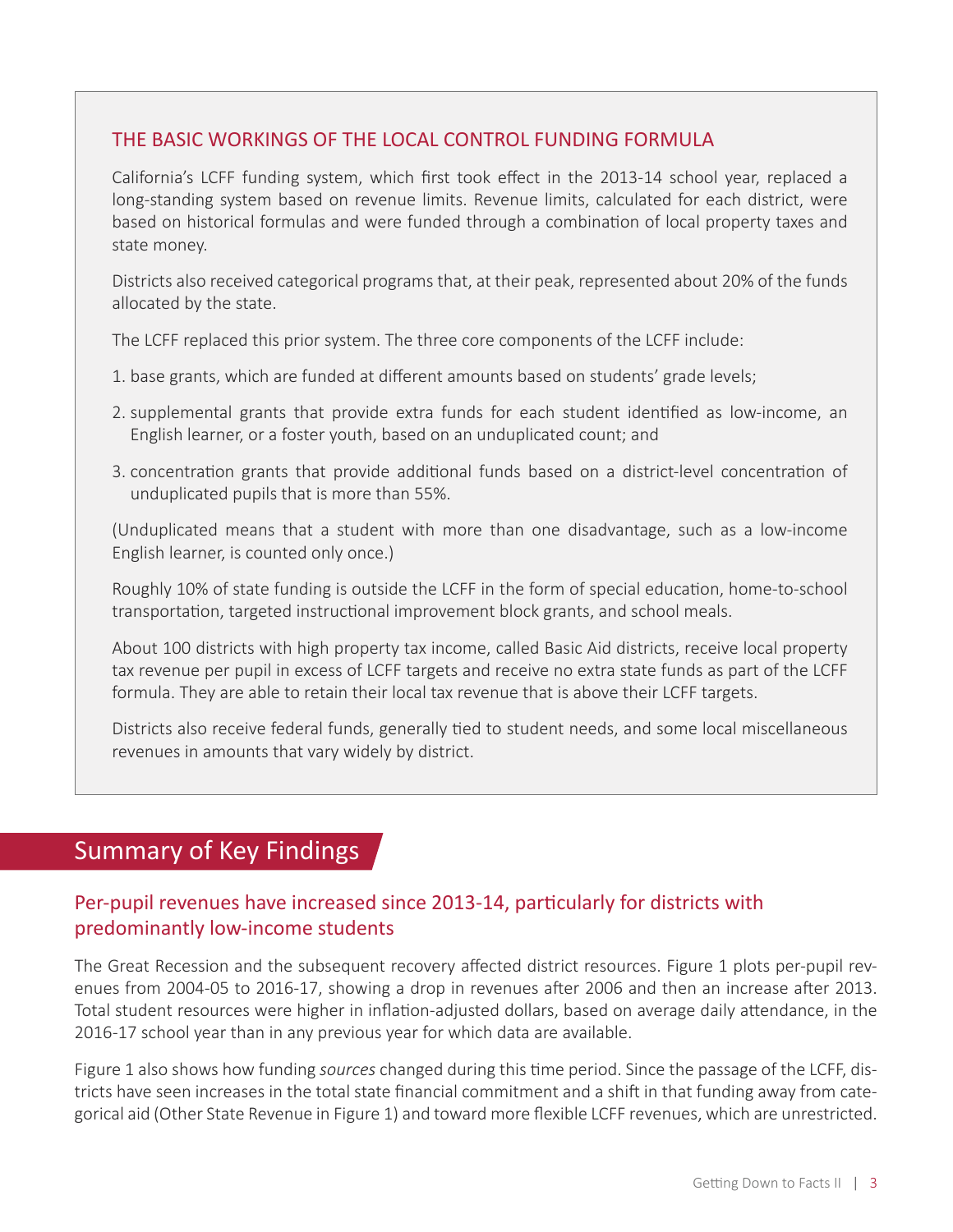### **Figure 1:** Since the Passage of the LCFF, Districts Have Had Access to More Unrestricted Revenues



Data: California Department of Education, SACS reports.

Note: Per-pupil amounts are based on average daily attendance (ADA) and expressed in 2017 dollars. Excludes districts ever having ADA less than

Funding for districts with high proportions of low-income students, English learners, or students in the foster care system (unduplicated pupil counts) are higher than for other districts (see Table 1). This pattern holds across all revenue categories except local revenues, which tend to be highest in districts with the fewest disadvantaged pupils. "Student revenues" in Table 1 excludes resources not likely to be used to directly educate K-12 students, such as funds for adult education and resources set aside for capital investments such as new facilities. Thus, the data primarily include revenues available for day-to-day operations, similar to the manner in which various reports use "the current expense of education" to focus on operating expenses only.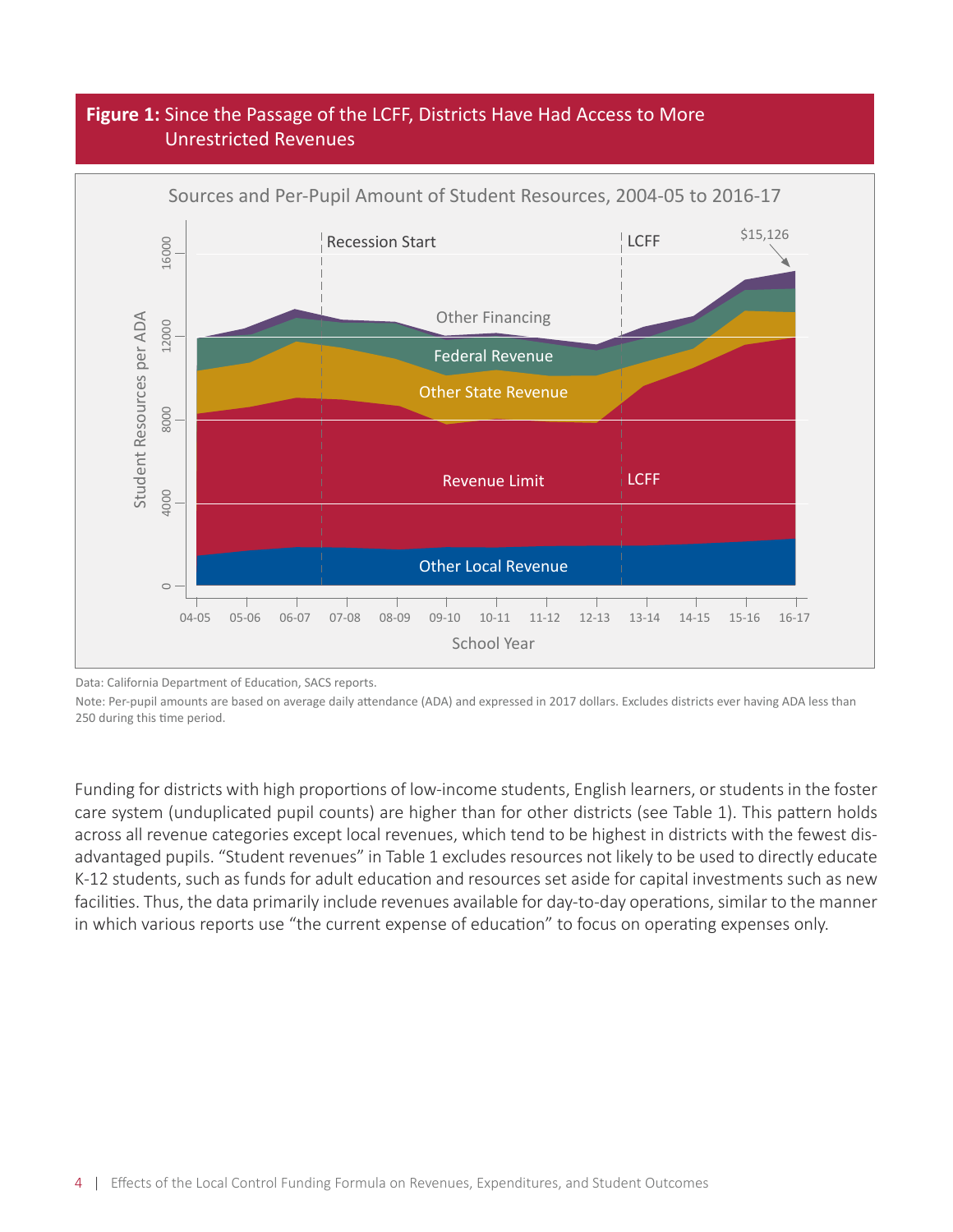#### **Table 1:** Mean Student Revenues by District Characteristic, 2016-17

| <b>TOTAL Student</b><br><b>Revenues</b> |          | <b>Unrestricted</b> | <b>Restricted</b><br>(% of total) | <b>Federal</b> | <b>LCFF</b> | <b>Other State</b> | <b>Other Local</b> |
|-----------------------------------------|----------|---------------------|-----------------------------------|----------------|-------------|--------------------|--------------------|
| Percent Unduplicated Students           |          |                     |                                   |                |             |                    |                    |
| Bottom 25%                              | \$13,158 | \$10,842            | \$2,316(18%)                      | \$507          | \$8,932     | \$1,014            | \$2,704            |
| Middle 50%                              | \$13,615 | \$11,089            | \$2,526(19%)                      | \$1,068        | \$9,516     | \$1,072            | \$1,959            |
| Upper 25%                               | \$16,050 | \$12,469            | \$3,581 (22%)                     | \$1,737        | \$10,651    | \$1,360            | \$2,303            |
| <b>District Basic Aid Status</b>        |          |                     |                                   |                |             |                    |                    |
| Not Basic Aid                           | \$14,153 | \$11,345            | \$2,808 (25%)                     | \$1,191        | \$9,652     | \$1,164            | \$2,146            |
| <b>Basic Aid</b>                        | \$18,487 | \$15,265            | \$3,222 (21%)                     | \$625          | \$12,865    | \$845              | \$4,152            |

Data: California Department of Education, SACS reports.

Note: Weighted based on average daily attendance (ADA) and expressed in 2017 dollars. Excludes districts that had ADA below 250 at any time from 2004-05 through 2016-17. The number of students is an unduplicated count, meaning that a student with more than one disadvantage, such as a low-income English learner, is counted only once.

This pattern is not new. California's school funding system has, on average, provided greater revenues for low-income students, with the "average" lower-income student in California consistently in a district that receives slightly more revenue per student than the "average" higher-income student. Since the adoption of the LCFF, that revenue advantage has grown somewhat, increasing from \$422 (4% of revenues) in 2012-13 to \$960 (7% of revenues) in 2016-17 (see Figure 2).

This calculation comes with two caveats that center on which districts are selected for comparison. First, these measures are somewhat sensitive to the presence of Los Angeles Unified School District, which has relatively high revenues and enrolls 14% of students eligible for free and reduced-price lunches (FRL) in the state. Excluding LA Unified reduces these revenue advantages substantially. Second, despite the targeting of additional LCFF dollars to districts with more disadvantaged pupils, there is still considerable variation in resource levels among districts with similar shares of these students because districts receive revenues from a variety of sources outside LCFF state aid. Despite the LCFF, total revenue and spending levels in California are only weakly-to-moderately correlated with student disadvantage levels.

Although, on average, districts with higher proportions of low-income students have higher revenues, there is an important exception. Basic Aid districts—those that do not require state assistance to meet their LCFF funding targets due to high levels of local property tax revenues—stand out for their high per-pupil revenues and low number of FRL-eligible students. In 2016-17, they accounted for about 10% of all districts and served 4% of all students. Given the small portion of all students that they educate, their impact on the comparison of funding across districts is relatively modest.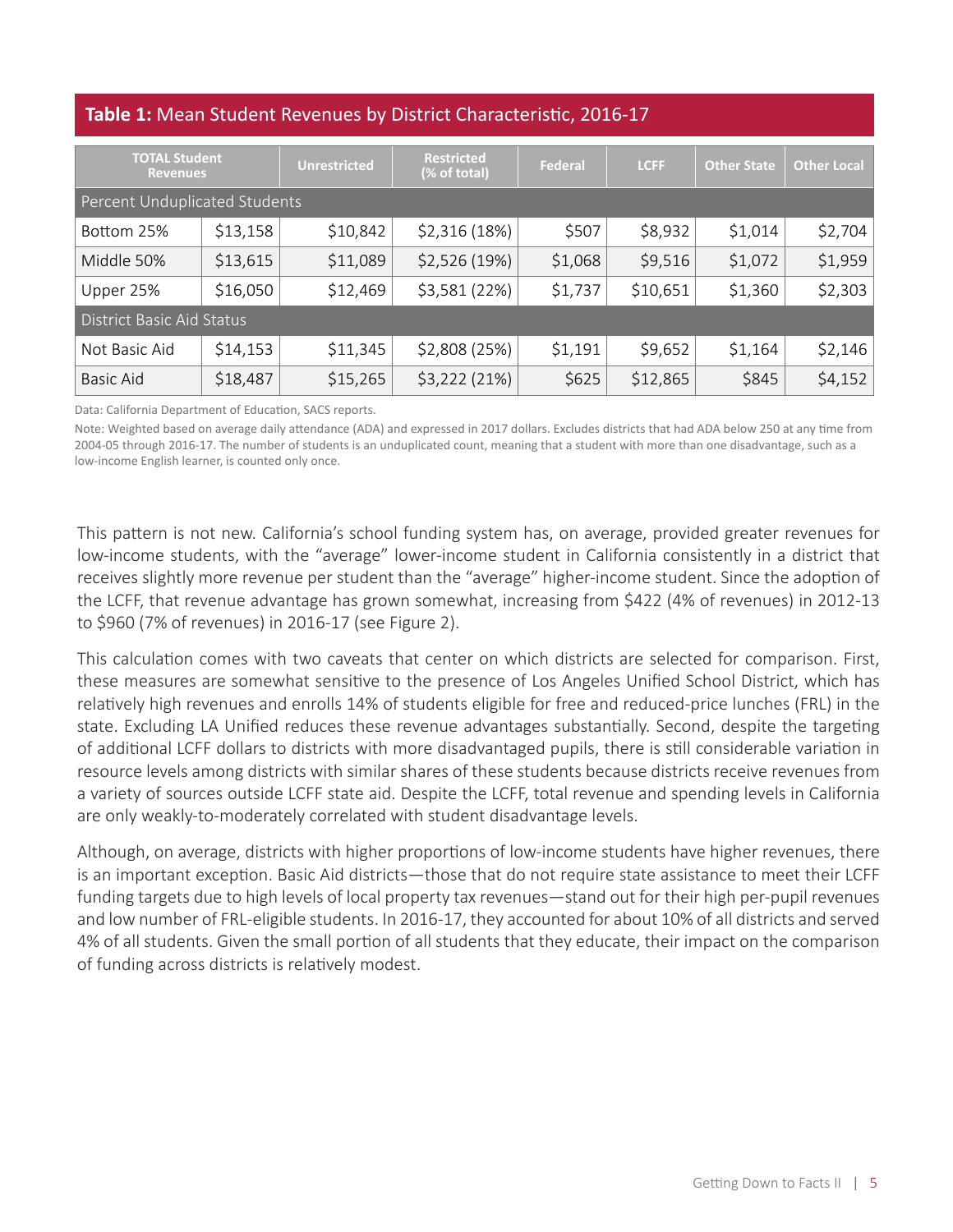#### **Figure 2:** Per-Pupil Funding for the Average Low-Income Student Was \$960 Higher in 2016-17



Data: California Department of Education, SACS reports.

Note: Weighted based on average daily attendance (ADA) and expressed in 2017 dollars. Excludes districts that had ADA less than 250 during this

#### The data provide initial evidence that money targeted to districts with the greatest student needs has led to improvements in student outcomes

Progressive funding formulas such as the LCFF are intended to counteract the tendency for high-poverty districts with higher concentrations of low-income students to face higher costs and, in some cases, more difficulty raising local revenue. California's school finance reform attempts to address resource inequity by reallocating school finances on the basis of student disadvantage and relinquishing many of the restrictions on how revenues can be spent.

Figures 3a, 3b, and 3c all mark the beginning of the implementation of the LCFF as the "0" year and track changes in revenue, student graduation rates, and scores on the state's 11th-grade mathematics test, respectively. The figures differentiate between two types of districts: low-poverty districts that received *small spending increases* under the LCFF, and high-poverty districts that received *large spending increases.*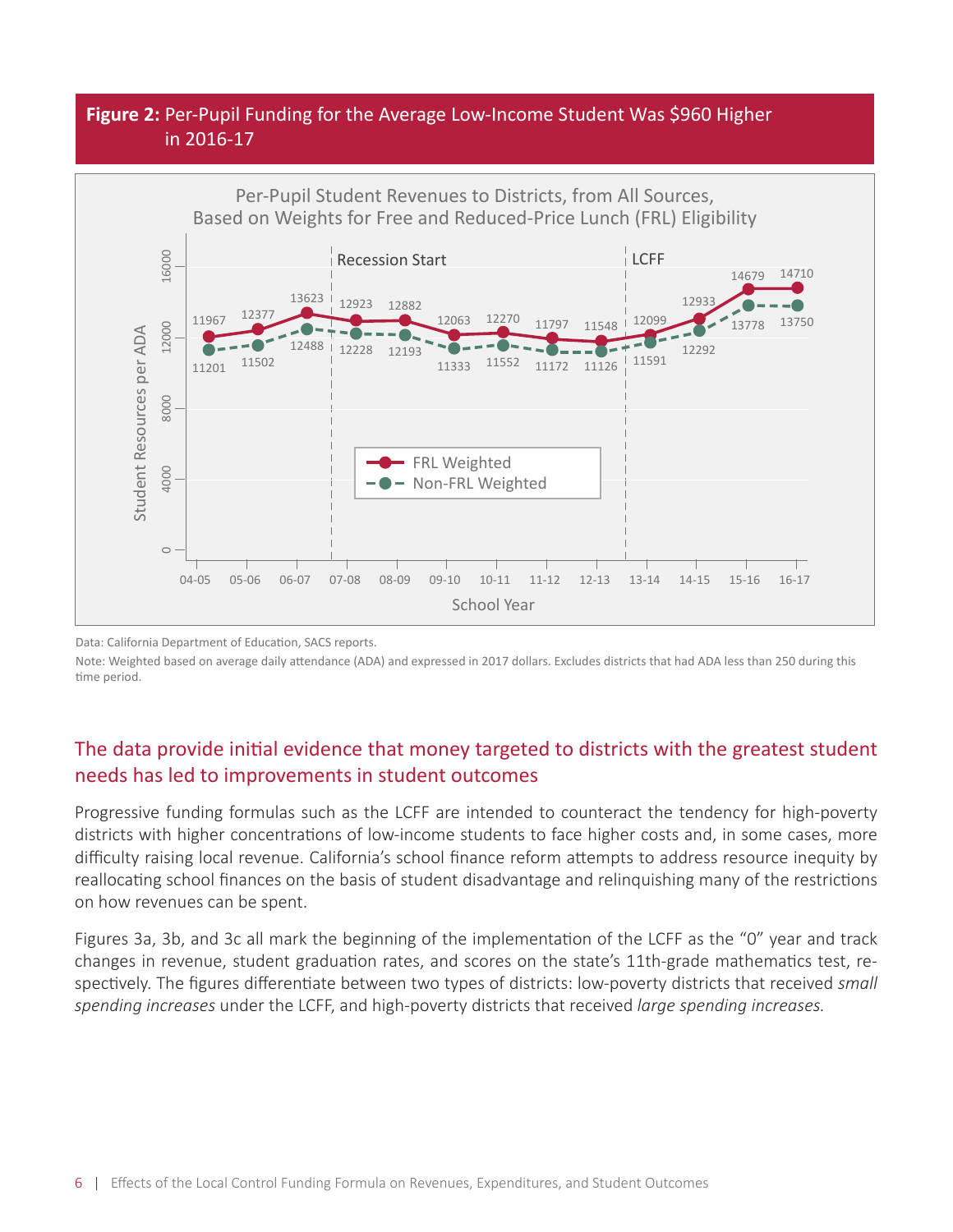#### **Figure 3a:** High-Poverty Districts Received More Funding from the State Through 2016-17 Under the LCFF



Figure 3a shows the evolution of per-pupil revenues provided by the state from the year the LCFF was passed until 2016-17. When the LCFF is fully funded in 2018-19, a high-poverty district will, on average, receive \$2,500 in per-pupil revenue from the state, whereas a low-poverty district will receive \$500 in per-pupil revenue (over and above the base grants, in accordance with the funding formula).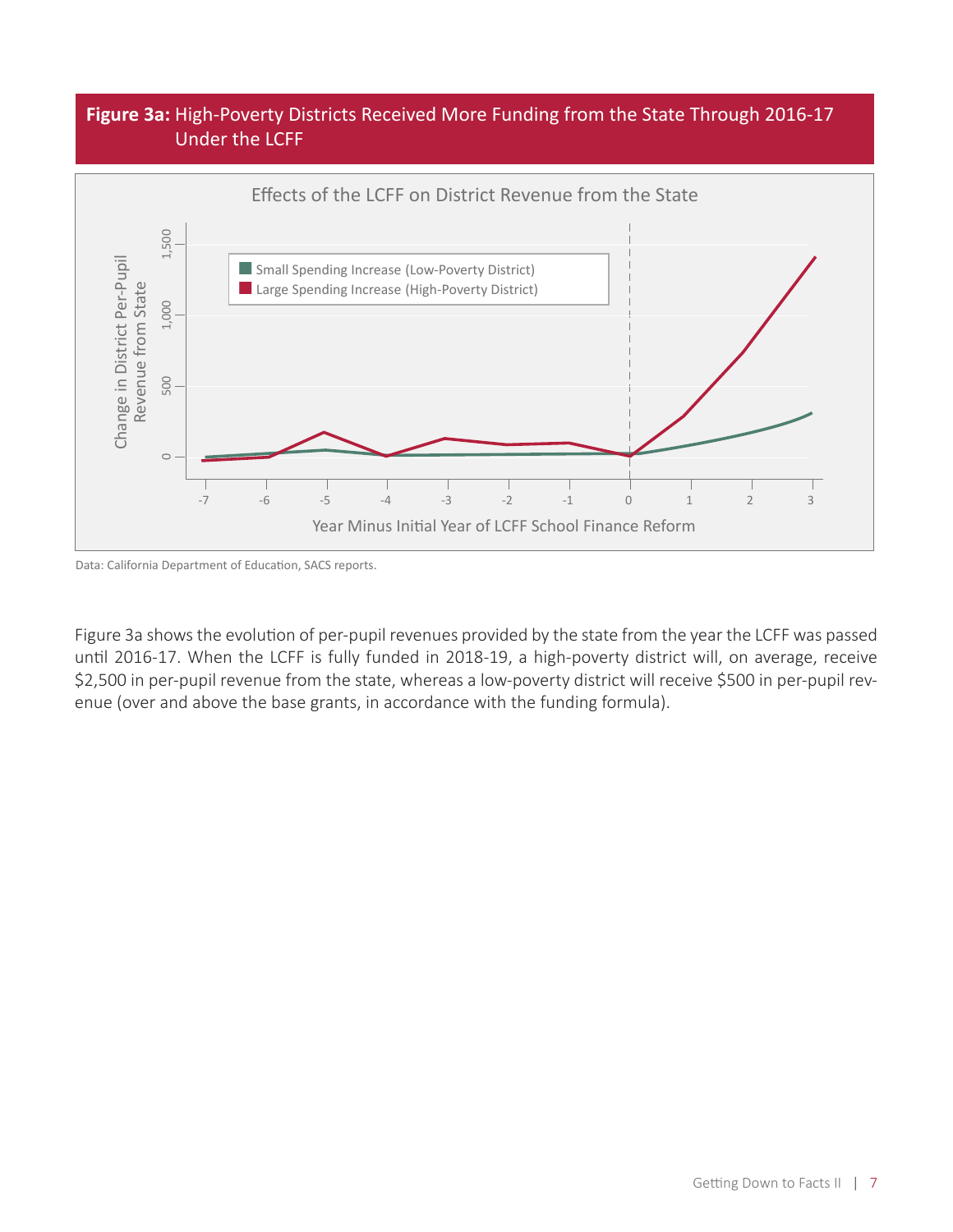#### **Figure 3b:** Effects of the LCFF Per-Pupil Increase of \$1,000 on High School Graduation Rate for Students from Low-Income Families



Data: California Department of Education, SACS reports.

Figure 3b looks at the four-year cohort graduation rates. It compares rates for low-income students who attended districts with large spending increases to low-income students who attended districts with small spending increases. It summarizes Johnson and Tanner study results that show a change in trajectory for the group of students whose entry into high school coincided with the extra funding some districts received under the LCFF. A \$1,000 increase in district per-pupil spending experienced by students in grades 10 to 12 leads to a 5.9 percentage-point increase in high school graduation rates, on average, with similar effects by race and poverty. All student subgroups showed these positive effects, with the strongest results for African American students.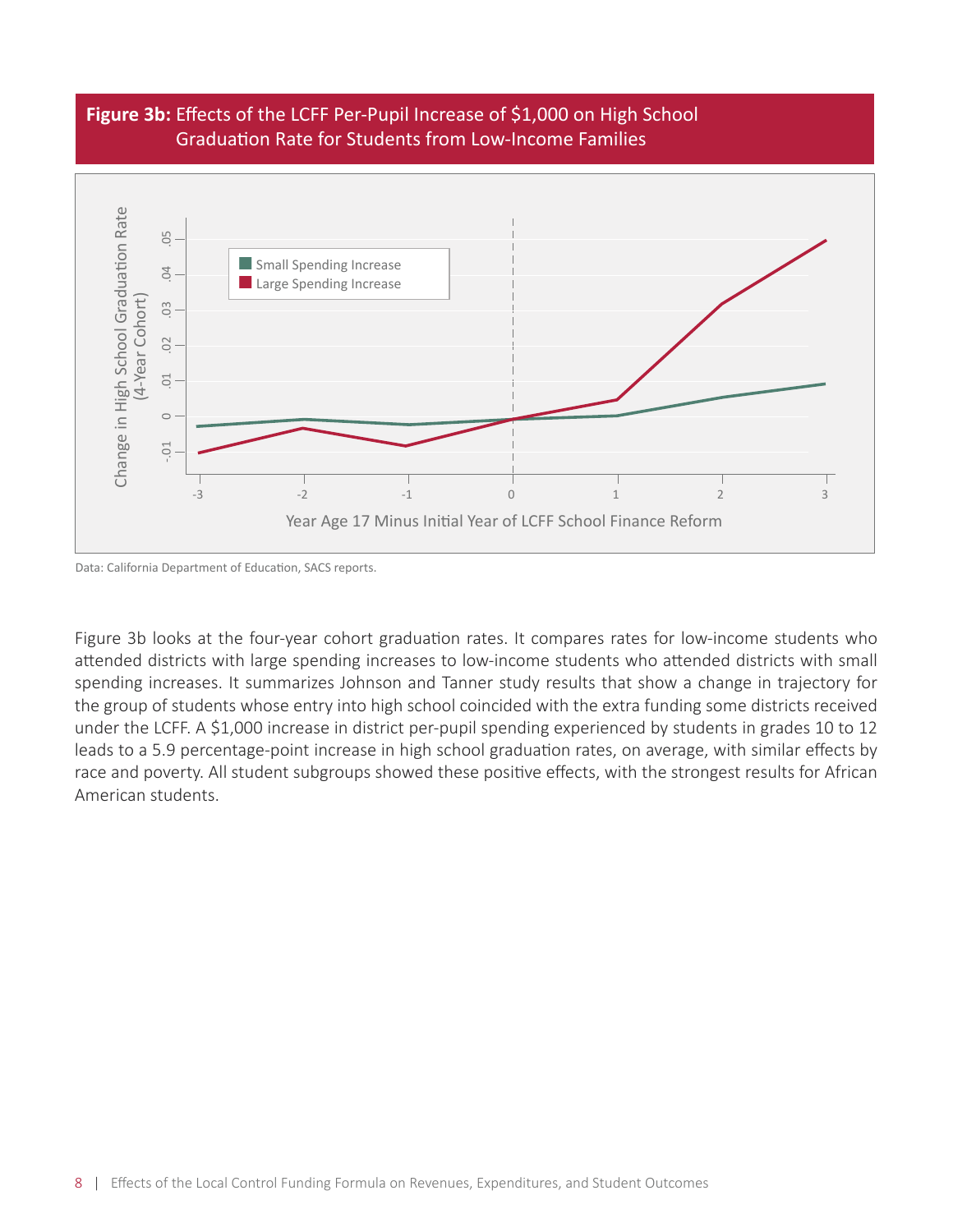#### **Figure 3c:** Effects of the LCFF on High School Mathematics Achievement for Students from Low-Income Families



Data: California Department of Education, SACS reports.

Although the reform is still recent, the available data provide evidence that the increases in per-pupil spending improved test scores as well, with the additional expenditures significantly boosting numeracy and literacy for Hispanic and low-income children in particular. Figure 3c shows that, for low-income students, a \$1,000 increase in district per-pupil spending during ages 13 to 16 led to an average increase in 11th-grade mathematics test scores equivalent to approximately seven months of learning. The impact on high school reading achievement was somewhat lower, with an average equivalent to approximately three months of learning. The authors note that these are meant as rough, back-of-the-envelope calculations to help put the magnitudes into perspective. In sum, the evidence shows that money targeted to students' needs made a significant difference in student outcomes and narrowed achievement gaps.

#### ABOUT THE METHODOLOGIES USED BY JOHNSON AND TANNER

The authors set out to test the hypothesis that California's new school finance policy would result in improved student outcomes when students experience multiple years of "exposure" to spending increases and greater local spending flexibility.

The research design used an "instrumental variables" approach to isolate the effects of the policy on the statewide cohort of low-income high school students. The outcomes measured included the four-year graduation rate and state test scores in mathematics and English.

A full description of the research methods is presented in the report.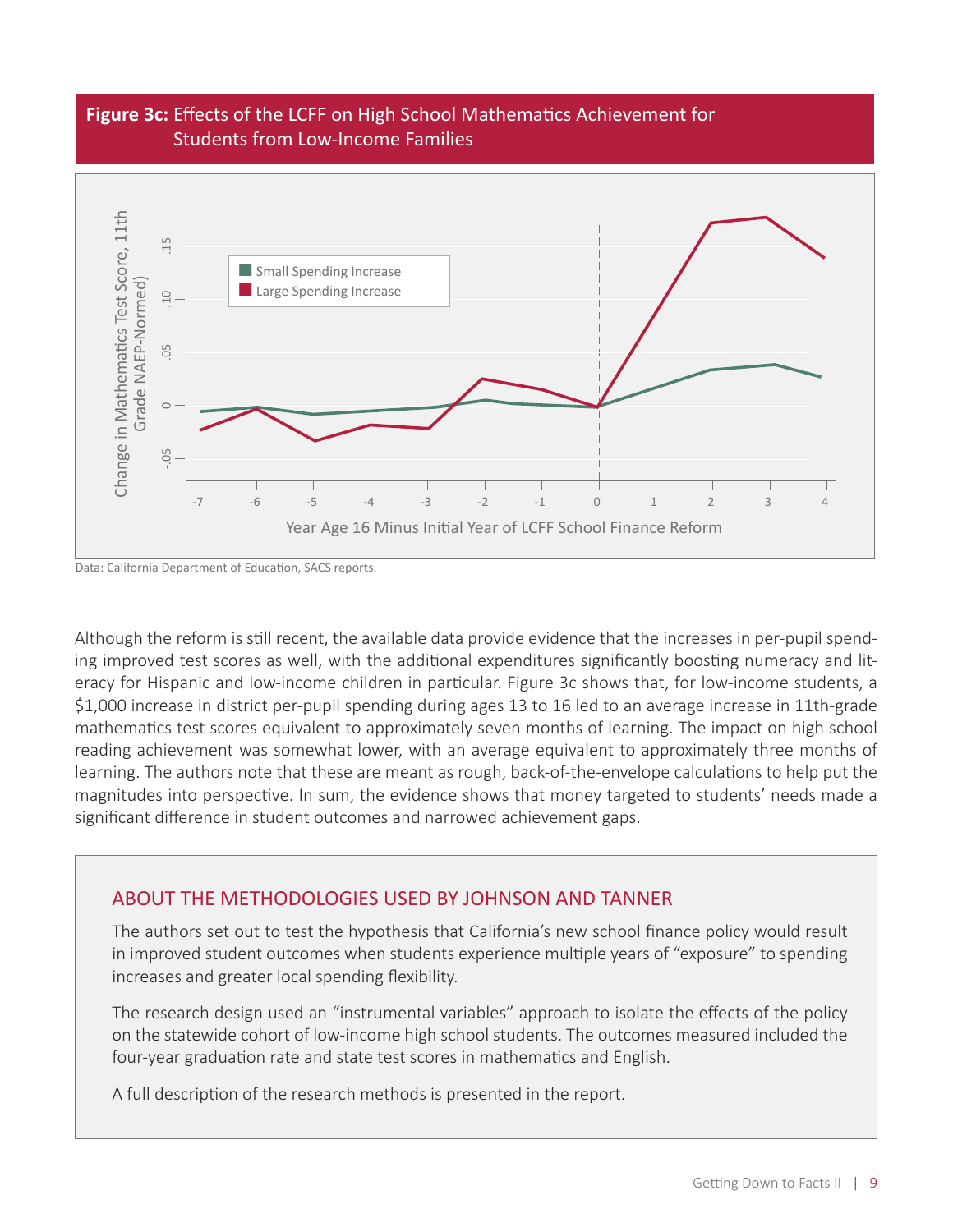#### DID INCREASED FLEXIBILITY RESULT IN BETTER STUDENT OUTCOMES?

Throughout their analyses, Johnson and Tanner attempt to estimate the effects of the LCFF's elimination of many categorical spending restrictions. They report a far less consistent pattern of results across outcomes and subgroups than is produced by increased funding. The change also appears to have had little impact on overall spending patterns, with the most notable exceptions being an increased proportion of spending on teacher and administrator salaries, special education, and employee pension benefits.

Approximately 9% of state revenues are still tied up in categorical revenue streams. As Bruno's data show (see Table 1), when that is combined with federal funds, districts on average have about 20% of their total funding earmarked for specific purposes.

#### Expenditure increases largely went toward teachers, pensions, and special education

It is natural to ask how the schools and districts achieved the improvements described above, but clarity around the answer is more problematic. One challenge is that, though immense, the dataset the state uses to track expenditures across approximately 950 school districts does not currently require districts to account for how they spend targeted LCFF funds or require accounting at individual schools. A second challenge is the relatively short span of time since the LCFF's implementation and that its rollout followed on the heels of the huge financial dislocations many districts experienced during and after the Great Recession.

#### EDUCATION EXPENDITURE REPORTING

School districts report their expenditures using three different coding categories: expenditures by goal, by function/activity, and by object.

- Goal codes can answer questions like the proportion of funds used for special education services.
- Function/activity codes look at differences in expenditures for things like instruction and administration.
- Object codes are the most specific and identify the good or service that a district purchases, such as personnel costs versus instructional materials.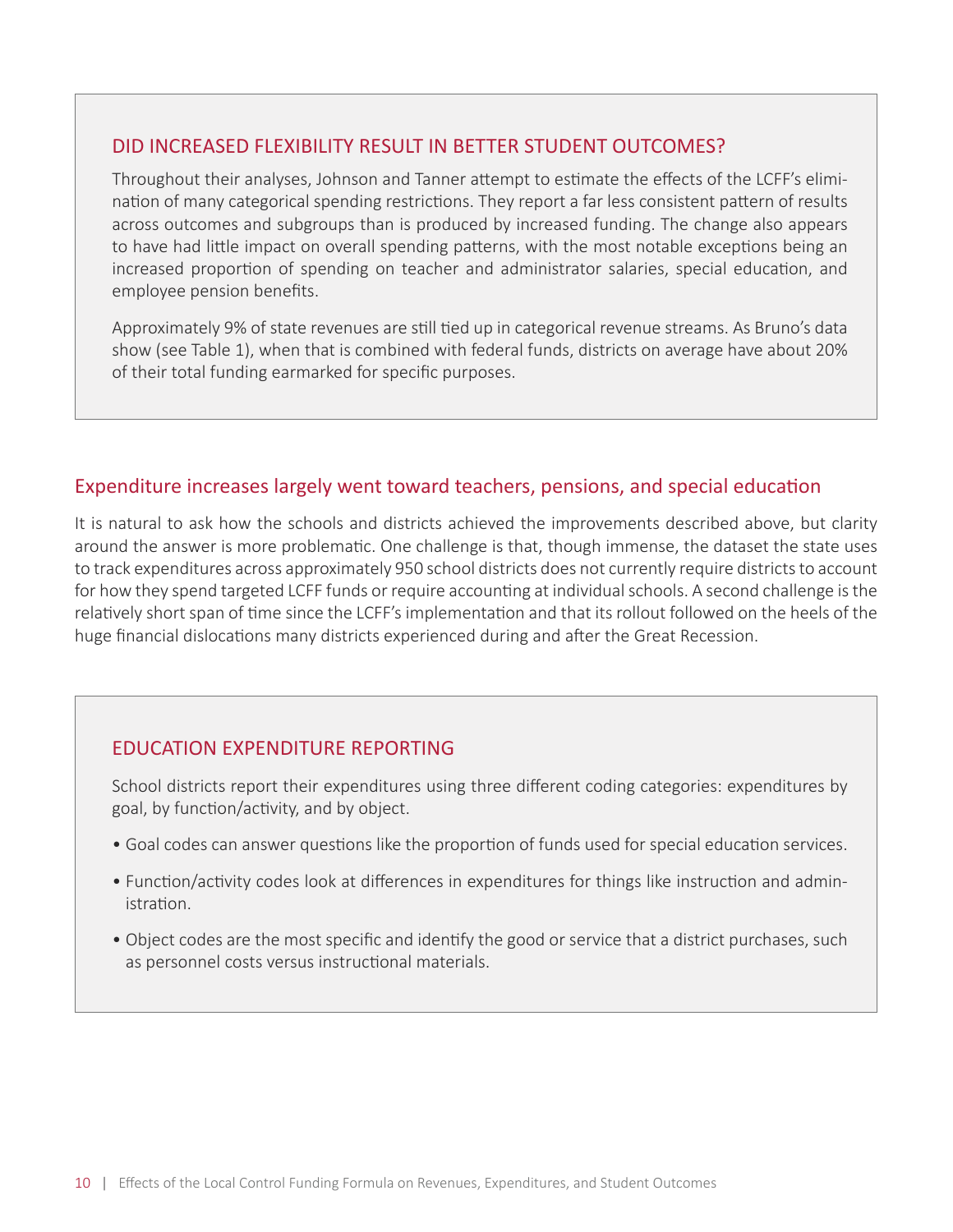

Whether district spending patterns have changed over time—and in what ways—depends on what you look at and when you start looking. Figure 4 shows how districts' operational expenditures were distributed across object codes in 2016-17.

Data: California Department of Education, SACS reports.

Note: Weighted based on average daily attendance (ADA). Includes 716 districts, excluding those that had ADA less than 250 at any time since 2004-05.

Looking at changes over time, Bruno shows that since 2004-05, spending for staff benefits (specifically pension benefits) has increased by substantially more than overall expenditures have increased (see Figure 5). Johnson and Tanner also highlight the increased school district contributions to the state pension programs since the LCFF was implemented in 2013-14. However, Johnson and Tanner also show that since LCFF was implemented, per-pupil instructional expenditures also increased.

### **Figure 5:** Changes in Pension Costs Have Increased Substantially Compared with Other Expenditures



Data: California Department of Education, SACS reports.

Note: Weighted based on average daily attendance (ADA) and expressed in 2017 dollars. Excludes districts that had ADA below 250 during this time period.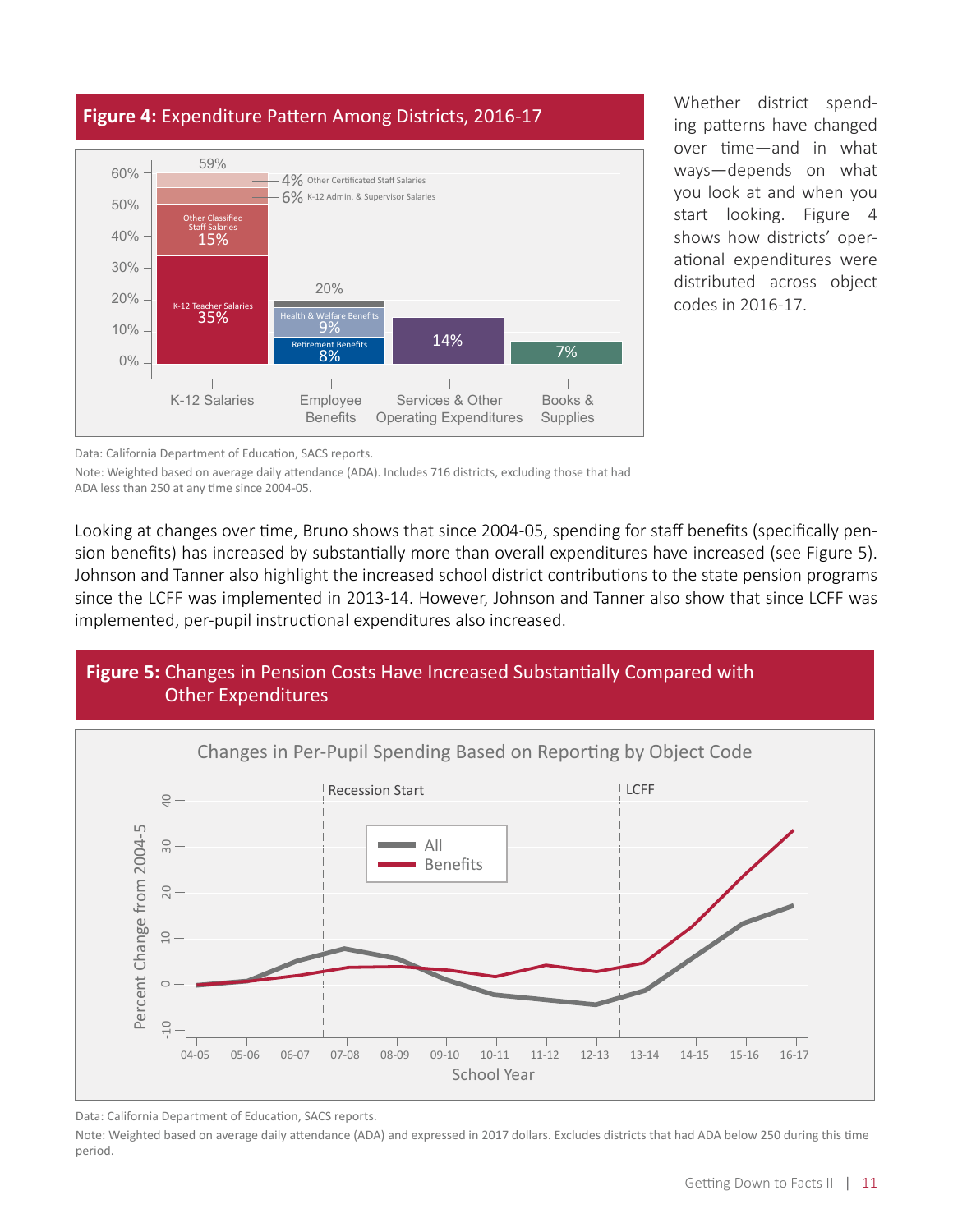Another notable increase in expenditures, whether the baseline is 2004-05 or 2013-14, is for special education. Figure 6 contrasts the trend for all expenditures, general education, and special education. These data, based on reports by goal code, illustrate that costs for students with disabilities remained stable even while other spending decreased during the recession. Since the recovery, special education expenditures have climbed dramatically.



Data: California Department of Education, SACS reports.

Note: Weighted based on average daily attendance (ADA) and expressed in 2017 dollars. Excludes districts that had ADA below 250 during this time period.

While tying specific expenditures to student outcomes is not possible, Johnson and Tanner find that LCFFinduced increases in expenditures, particularly teacher salary expenditures per pupil (which include both increases in the number of teachers hired and increases in teacher salary) significantly predict student achievement gains, particularly for children from low-income families and Hispanic students. While acknowledging that these exploratory patterns fail to identify the precise mechanisms for how and why money matters, the authors emphasize that the overall pattern of results support the importance of school resources.